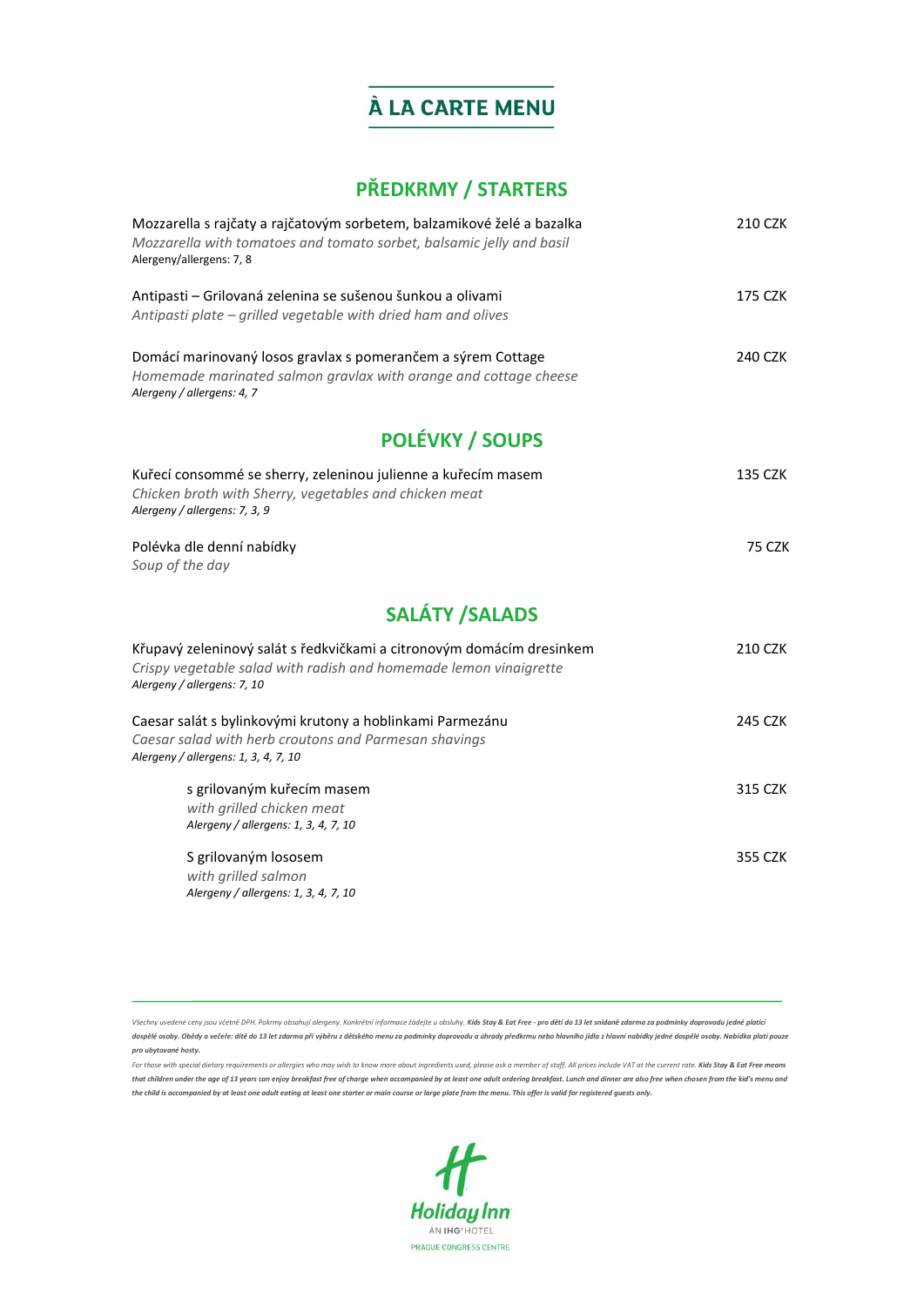# **ČESKÁ KUCHYNĚ / BOHEMIAN CUISINE**

| Tradiční hovězí svíčková s karlovarským knedlíkem a brusinkami<br>Traditional Czech braised beef with creamy sauce, Carlsbad dumplings and cranberries<br>Alergeny / allergens: 1, 7, 9, 10, 12                                    | 390 CZK |
|------------------------------------------------------------------------------------------------------------------------------------------------------------------------------------------------------------------------------------|---------|
| Smažený vepřový řízek z panenky s vařeným bramborem, koprovým<br>máslem a listovým salátem<br>Pork tenderloin escalope with boiled potatoes, dill butter and lettuce salad<br>Alergeny / allergens: 1, 3, 7, 10, 13                | 390 CZK |
| Vepřová líčka na červeném víně, pastinákové pyré, sezónní zelenina a nakládané cibulky<br>Braised pork cheeks in red wine sauce, parsnip purée, seasonal vegetable and pickled onions<br>Alergeny / allergens: 1, 7, 9, 10, 12, 13 | 375 CZK |
| <b>MASO A RYBY / MEAT AND FISH</b>                                                                                                                                                                                                 |         |
| Plněné kuřecí stehýnko s lanýži, sezónní grilovaná zelenina a bazalková bramborová kaše<br>Stuffed chicken leg with truffles, grilled seasonal vegetables and mashed basil potatoes<br>Alergeny / allergens: 1, 3, 7, 9, 10, 13    | 355 CZK |
| Filet z lososa s čočkovým ragú, nakládaný fenykl a domácí citronový olej<br>Fillet of salmon with lentil ragout, pickled fennel and homemade lemon oil<br>Alergeny / allergens: 3, 4, 7, 9                                         | 525 CZK |

Hovězí flank steak, hráškové pyré s limetou, karamelizované brambory a libečková salsa 490 CZK *Beef flank steak, green pea purée with lime, caramelized potatoes and lovage salsa Alergeny / allergens: 1, 7, 9, 10, 13*

*Všechny uvedené ceny jsou včetně DPH. Pokrmy obsahují alergeny. Konkrétní informace žádejte u obsluhy. Kids Stay & Eat Free - pro děti do 13 let snídaně zdarma za podmínky doprovodu jedné platící dospělé osoby. Obědy a večeře: dítě do 13 let zdarma při výběru z dětského menu za podmínky doprovodu a úhrady předkrmu nebo hlavního jídla z hlavní nabídky jedné dospělé osoby. Nabídka platí pouze pro ubytované hosty.*

*For those with special dietary requirements or allergies who may wish to know more about ingredients used, please ask a member of staff. All prices include VAT at the current rate. Kids Stay & Eat Free means that children under the age of 13 years can enjoy breakfast free of charge when accompanied by at least one adult ordering breakfast. Lunch and dinner are also free when chosen from the kid's menu and the child is accompanied by at least one adult eating at least one starter or main course or large plate from the menu. This offer is valid for registered guests only.*

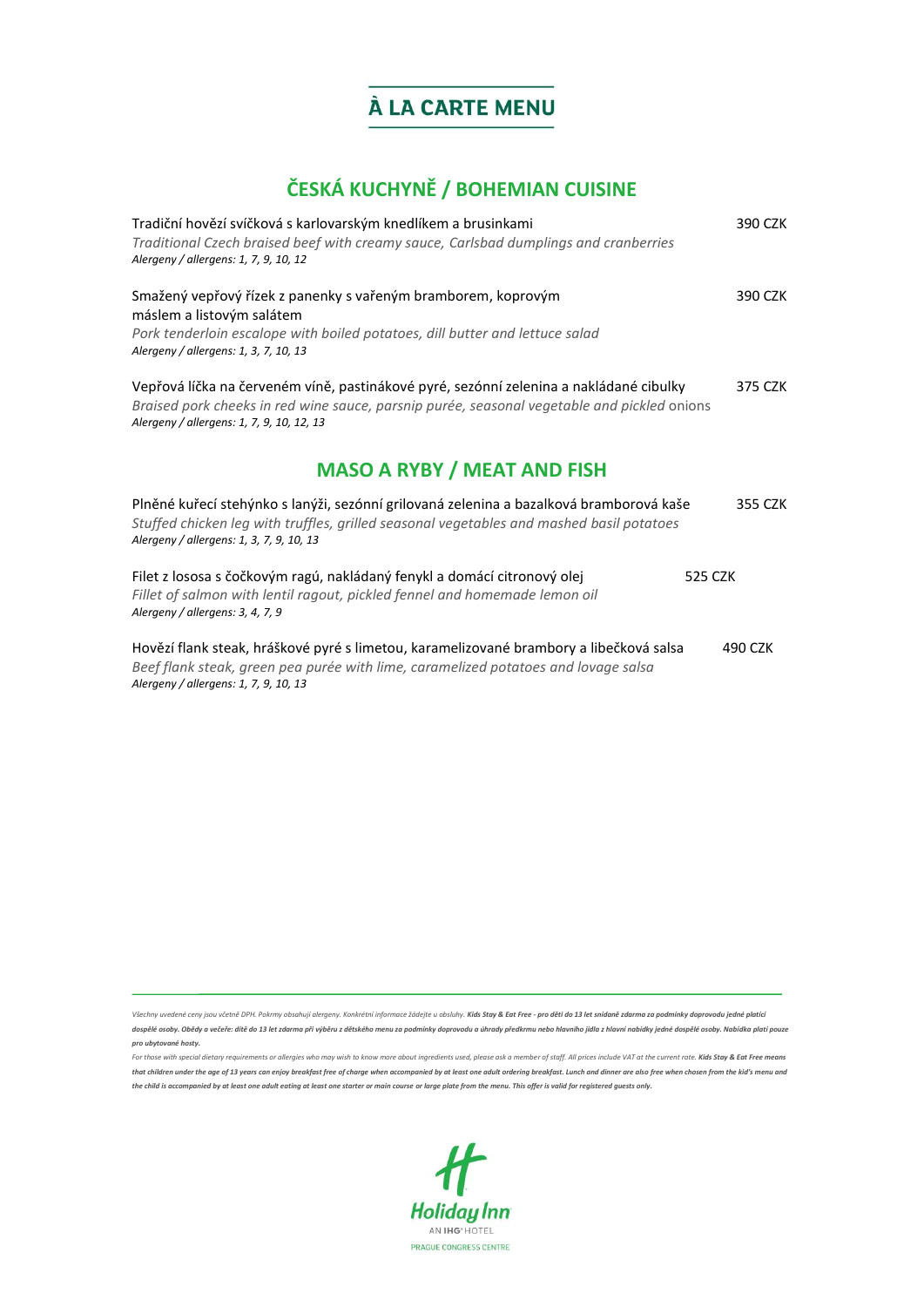# **BEZMASÉ POKRMY / VEGETARIAN DISH**

| Pappardelle s baby mozzarellou, rajčátky, houbami a bazalkou<br>Pappardelle with baby mozzarella, mushrooms, cherry tomatoes and basil<br>Alergeny / allergens: 1, 3, 7                       | 345 CZK |
|-----------------------------------------------------------------------------------------------------------------------------------------------------------------------------------------------|---------|
| <b>BAROVÁ JÍDLA / BAR FOOD</b>                                                                                                                                                                |         |
| Club sendvič s grilovanou krůtou, rajčaty, křupavou slaninou a sázeným vejcem<br>Club sandwich with grilled turkey, tomatoes, crispy bacon and fried egg<br>Alergeny / Allergens: 1, 3, 10    | 265 CZK |
| Farmářský hovězí cheesburger, čedar, slanina a bazalková majonéza<br>Farmer beef cheeseburger, cheddar cheese, bacon and basil mayonnaise<br>Alergeny / Allergens: 1, 3, 7, 10, 11            | 285 CZK |
| Zapečený chléb Naan s kuřecím masem a sýrem, BBQ omáčka<br>Gratinated Naan bread with chicken and cheese, BBQ sauce<br>Alergeny / Allergens: 1, 3, 7, 10, 11                                  | 185 CZK |
| Briošky s jemným trhaným vepřovým masem, cibulovou marmeládou a zelným salátem<br>Brioches with pulled pork, onion marmalade and cabbage salad<br>Alergeny / Allergens: 1, 3, 7, 8, 9, 10, 11 | 165 CZK |

Všechny uvedené ceny jsou včetně DPH. Pokrmy obsahují alergeny. Konkrétní informace žádejte u obsluhy. Kids Stay & Eat Free - pro děti do 13 let snídaně zdarma za podmínky doprovodu jedné platící *dospělé osoby. Obědy a večeře: dítě do 13 let zdarma při výběru z dětského menu za podmínky doprovodu a úhrady předkrmu nebo hlavního jídla z hlavní nabídky jedné dospělé osoby. Nabídka platí pouze pro ubytované hosty.*

For those with special dietary requirements or allergies who may wish to know more about ingredients used, please ask a member of staff. All prices include VAT at the current rate. **Kids Stay & Eat Free means** that children under the age of 13 years can enjoy breakfast free of charge when accompanied by at least one adult ordering breakfast. Lunch and dinner are also free when chosen from the kid's menu and *the child is accompanied by at least one adult eating at least one starter or main course or large plate from the menu. This offer is valid for registered guests only.*